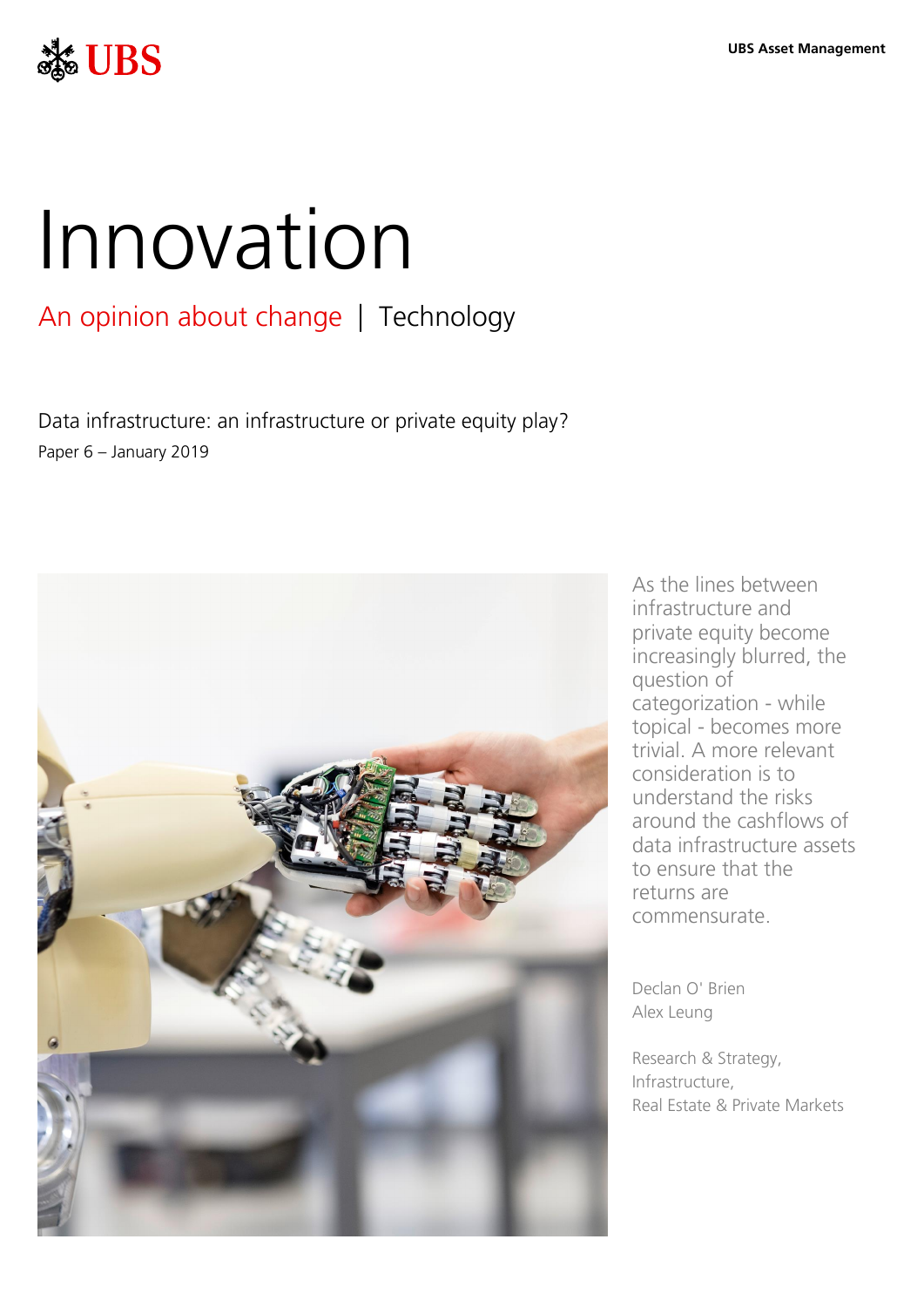# Data infrastructure investments: an essential infrastructure asset class or a private equity play?

## **Introduction**

Infrastructure investors have a proven track record as owners of telecommunication assets. However, 2018 is the year when telecommunications infrastructure entered into the mainstream, accounting for more than 30% of invested capital in infrastructure to 3Q 2018. A majority of these investments were in the newer sub-sectors within data infrastructure, i.e. fiber, data centers and, to a lesser extent, "smart" infrastructure. In this paper, we explore whether this trend is simply style drift at a time when the infrastructure sector is experiencing record inflows, or a serendipitous moment presenting a steady stream of opportunities that are well suited to infrastructure investors.





Source: Preqin, December 2018

Somewhat predictably, the answer lies somewhere inbetween. As discussed in our paper, The infrastructure equity [cycle,](https://www.ubs.com/global/en/asset-management/insights/asset-class-research/real-assets/2018/2018-08-infrastructure-equity-cycle.html) fundraising levels have been increasing year-on-year, with fund style clearly moving to non-core investments. However, it is also true that this is an attractive moment for data infrastructure: the proliferation of high definition ondemand video, gaming, cloud services, mobile data usage and IT outsourcing has created a surge in both fixed and mobile internet traffic and this growth is forecast to increase exponentially (see Figure 2). Additionally, the telecommunications incumbents have limited capacity to invest across the spectrum and are prioritizing opportunities in 5G, the next mobile generation – and in many cases, are selling non-core assets to help fund this. This trend also creates further opportunities for infrastructure investors. Growth in data usage underpins the need for further investment into data infrastructure. Many infrastructure investors see their investment in the sector as an opportunity to own tomorrow's essential infrastructure.



Source: Cisco Global Cloud Index, 2016-21

However, investment in any sector that forecasts exponential growth poses risks and investors would be wise to look to history to help to navigate investment opportunities in this fast-changing environment. The early 2000s saw a global telecommunication crash (largely resulting from the dot com bubble) which was the result of aggressive bidding for 3G mobile spectrum and rolling-out of competing terrestrial and submarine fiber routes in the US and Europe, based on ambitious growth rates that failed to materialize within the expected investment horizons. This resulted in numerous high profile defaults, bankruptcy filings and an estimated 100,000 job cuts in Europe alone<sup>1</sup> . Two main factors changed this dynamic a few years later. Firstly, the growth of video traffic, beginning with YouTube in 2005 and leading to numerous other Over the Top services such as Netflix, and secondly, the launch of the iPhone in 2007 and the iPad in 2010 that fueled the growth of mobile data applications.

Similarities can be drawn from today's push for 1gigabit/second fiber networks and the hype around 5G. No current consumer demand forecast envisages needing this type of data throughput in the short-to-medium term; however, like with the iPhone, endogenous technologies and applications will most likely emerge that will fundamentally alter how data is created and consumed.

### **Fiber – the "gigabit generation"**

Legacy copper last-mile infrastructure is unable to facilitate the widespread transmission of technologies such as HD ondemand video (including 4K and 3D movies), big data, IoT<sup>2</sup> , augmented reality, telehealth and online gaming. Countries such as Japan and South Korea are close to 100% coverage of fiber to the premises (FTTP) or "full fiber"; significant investment is required by many other developed countries to catch up.

Additionally, to allow for the expected growth in home working (so called, "SOHOs" 3 ), networks need to provide fast upload speeds as well as download speeds. This is typically poorly supported by xDSL<sup>4</sup> or copper-based services. In the UK, the National Infrastructure Commission undertook a study

<sup>1</sup> 1 David Rudd PhD F.I.E.E C.eng, Spectrum Pricing's uncertain future Electronics

World, Vol. 108, September pp. 24 2002 Internet of things – see page 6

<sup>3</sup> Small Office Home Office

<sup>4</sup> Technologies that are used to transmit digital data over telephone lines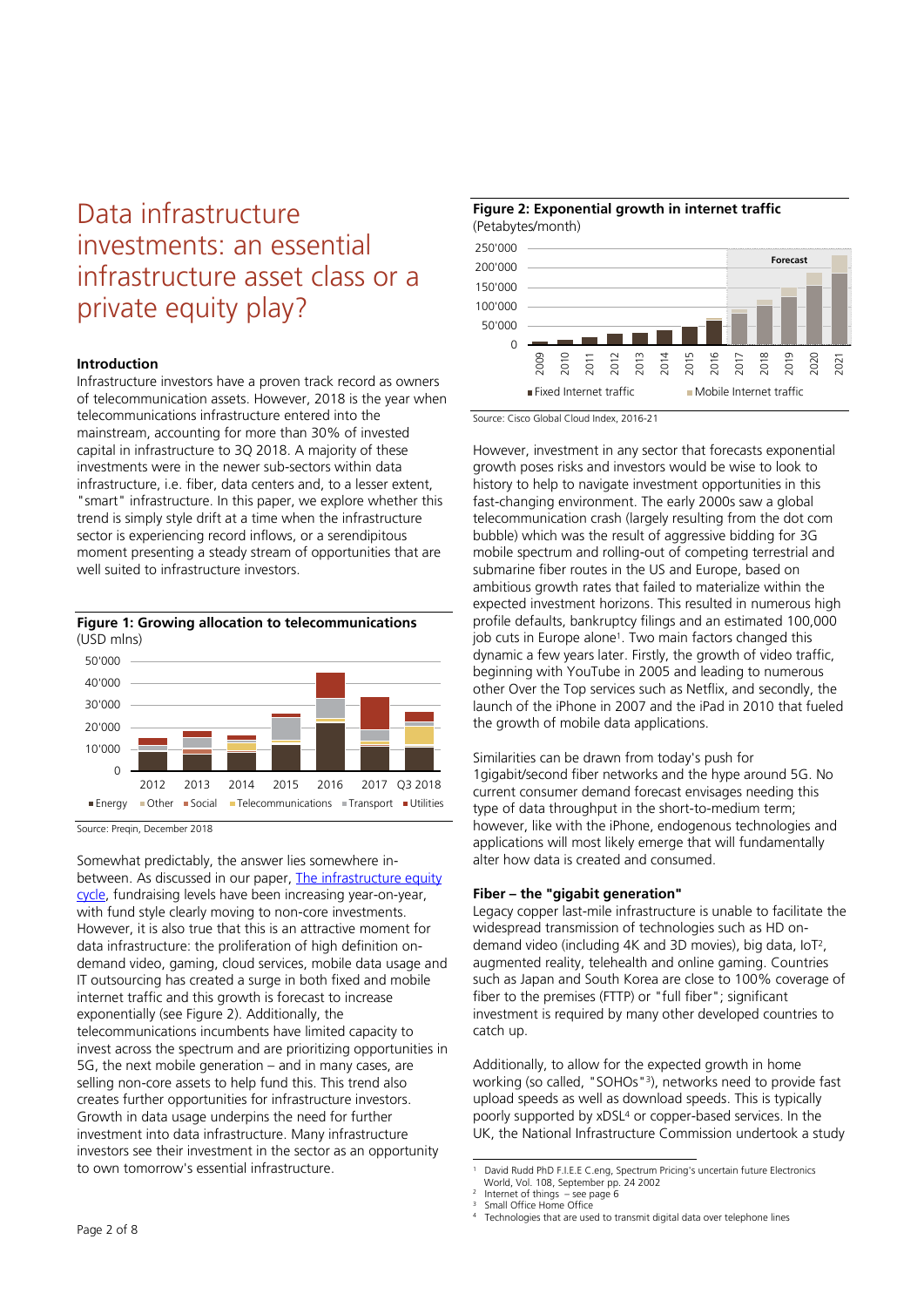to look at the various fixed-line options to 2040 and found that the only one that would satisfy all demand scenarios was FTTP (see Figure 3) however, technologies like G.Fast<sup>5</sup> would provide acceptable coverage at a lower cost under their "moderate evolution of usage" scenario.

**Figure 3: 2040 UK household download peak demand** (mb/s) **– moderate evolution of usage scenario**



Source: Frontier, Connected Nations 2017, report by OFCOM

Notwithstanding these cost considerations, the UK government recently announced its ambition to provide "full fiber" by 2033; a big commitment given current coverage of 2-3% (see Figure 4). It seems that most developed countries are reaching similar conclusions that FTTP is the end-game, necessary to attract investment and to provide comfort to governments that their digital infrastructure is future proof.



Source: NERA, Telecommunications Infrastructure International Comparison, March 2018; \*Penetration rate is fiber subscriptions/ total homes in country; \*\*US reported data from Fiber Broadband Association but using different methodology.

As shown in Figure 4, the penetration of fiber-based coverage varies widely between countries. The speed of rollout has been determined by a myriad of factors such as regulation, competition, design of networks, ability to use existing infrastructure and the required level of permission and permits. For example, Spain's high deployment ratio is boosted by the ability to use existing infrastructure (passive), the large proportion of the population living in multi-dwelling

units (MDUs), the streamlined planning process and favorable regulation in respect of in-building cabling.

The difference in penetration rates is also heavily impacted by price competition and the speed of the existing connection. For example, the price of FTTP in some European countries such as Switzerland and Italy is now lower than the existing XDSL/copper option which should accelerate the switch to fiber in these countries. Copper networks are expensive to maintain and will largely be switched off once a comprehensive fiber network is in place.

As shown in Figure 3, the capacity provided by fiber means that obsolescence risk, and therefore replacement risk, is low. However, there are circumstances where fixed wireless access (FWA)<sup>6</sup> can be a cost-effective solution, such as for wireless backhaul, point-to-point enterprise connectivity and in difficult to access rural areas or as an interim solution. 5G FWA testing has delivered speeds that are equivalent to FTTP (actual levels expected to be lower). Verizon is investing heavily in this solution in the US. Over the shorter-term, FWA using 4.5G, the next spectrum being auctioned for mobile, could provide a connection speed that is better than existing connections in some areas, albeit still well short of FTTP and providing lower reliability<sup>7</sup> . This could be attractive if it can provide a cheaper access point for light internet users and may impact the ultimate penetration rate achieved for some FTTP projects.

#### **Note on 5G:**

1

There is a lot of confusion around 5G as it is used casually when referring to mobile and FWA. Our colleagues at UBS Evidence Lab are cautious around the rollout of true mobile 5G, i.e. technology that will enable mobile download speeds of c.10x faster than current 4G technology due to a number of technical and regulatory barriers. They modelled that approx. 636,000 small cell towers would be required to provide reliable coverage to NYC, making the economics very challenging. The "5G" mobile spectrum being rolled out at present is actually more like 4.5G<sup>8</sup> as it is still in mid band spectrum so it won't be the game changer that some promise.

However, there is increasing interest in 5G for FWA. Some of technical limitations of 5G for mobile coverage can be eliminated by more powerful and more targeted transmission as regulation places a lower threshold for safety on fixed connection versus mobile. The costs of equipment required for the point-to-point connection may make it better suited to enterprises/MDUs than individual homes. The earliest adoption of 5G in Europe is likely to be in the enterprise/industrial sector, e.g. corporates building a localized 5G network to connect machinery and robotics with very high security levels.

 $\overline{a}$ 

<sup>6</sup> Fixed Wireless Access is an alternative means of providing internet connectivity that uses wireless network technology rather than fixed lines

<sup>7</sup> There are a number of technical innovations, such as multiple input, multiple output

<sup>5</sup> G.Fast optimizes the existing last-mile copper network and targets performance of 150Mbps to 1Gbps.

 <sup>(</sup>MIMO) antenna technology that could improve the proposition. Currently 4G spectrum is 0.7GHz and 2.6GHz. New spectrum being auctioned for 8 "5G" is mid band @ 3.5GHz to 5GHz. True 5G requires access to high mm. wave (>24Mhz)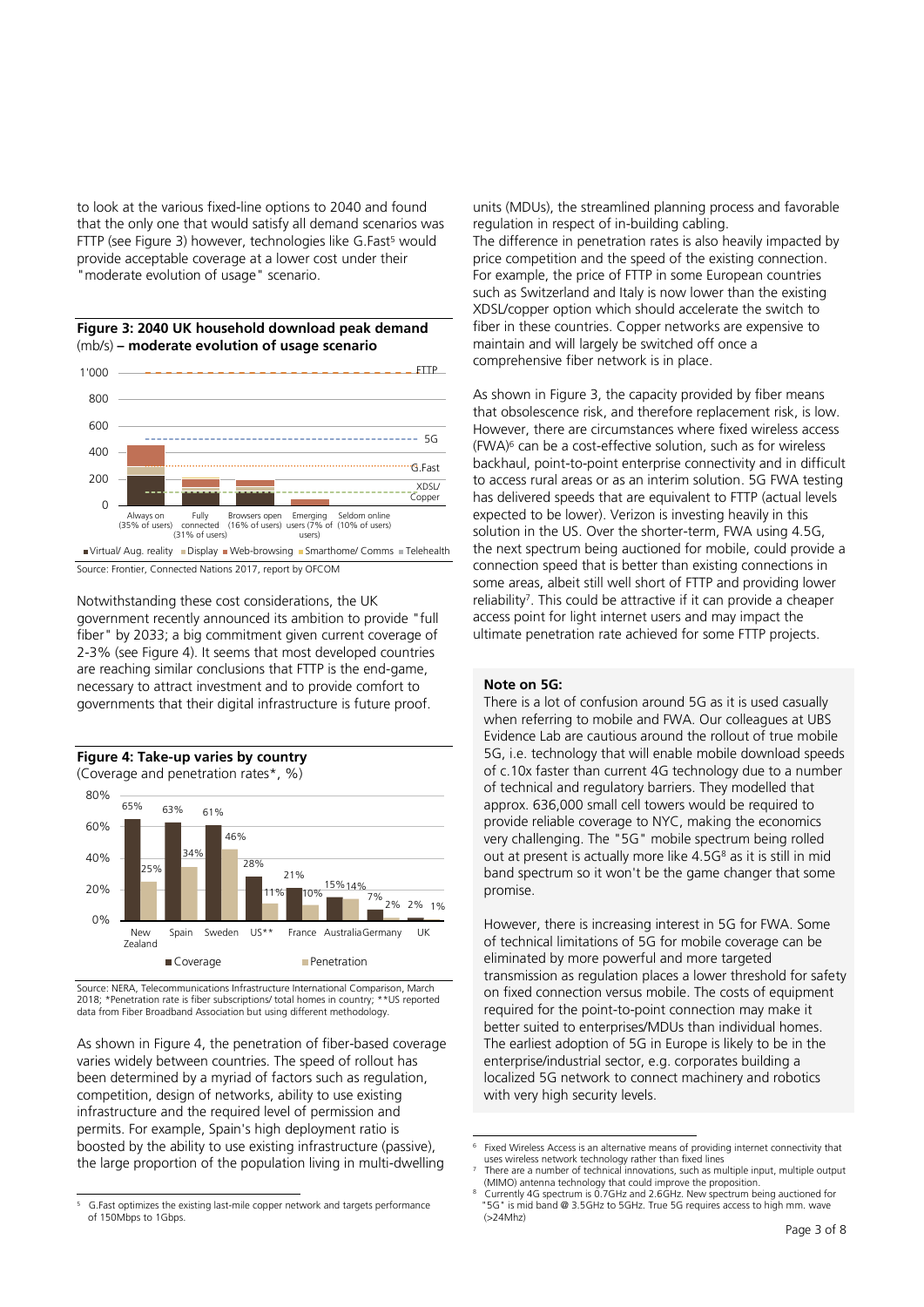#### **Fiber opportunities for infrastructure investors**

Many infrastructure managers see the buildout and acquisition of fiber networks as a unique opportunity to own essential assets with attractive growth potential. Their activity has been boosted by the limited competition from telecommunication providers (telcos) who are increasingly focused on buying 5G spectrum and securing funding for 5G deployment. This trend should continue as telcos' 5G capital expenditure (CapEx) is forecast to grow by 23% p.a. from 2018-2025<sup>9</sup> . Infrastructure investors have been very active in the fiber space, completing investments in both fiber backbone (trunk network) and rolling-out FTTP (last mile connections).

- *Investing in the backbone:* the growth in data and the need for robust networks for 5G will make these assets very attractive, especially for neutral players or those with unique or exclusive fiber routes. These businesses typically generate most of their earnings from providing wholesale services to internet service providers, Over the Top services (e.g. Netflix) and content providers or dedicated connections for enterprises and governments. Unless there is a unique or exclusive route, customer contracts tend to be short-term (typically three to five years), which exposes the businesses to price compression upon contract renewal.

The entry point for infrastructure investors is typically to acquire brownfield businesses as most developed countries already have well-established fiber backbones. Certain networks in dense areas can be attractive, but are often subject to competitive pricing pressure. Rural areas and certain subsea cables typically benefit from more limited competition.

Noteworthy transactions in this space were Antin's purchase of Ufinet in May 2018, Stonepeak's acquisition of euNetworks in November 2017 and the investment into Altice Fiber by an infrastructure consortium in December 2018.

Fiber to the premises: rolling-out fiber to residential properties and businesses. Mostly targeting less dense areas that incumbent operators have underserved. Investors typically take rollout risk and make an assumption on the speed of take-up and the ultimate penetration rate. The economics of rolling-out fiber in rural areas are challenging, so in certain cases projects may receive government subsidies e.g. the Public Initiative Networks (PINs) in France.

Notable transactions in this part of the market were KKR's purchase of Deutsche Glasfaser and Infracapital's acquisition of Gigaclear in 2015. In the US, states such as Kentucky and Pennsylvania have used public-private partnerships to rollout out fiber networks.

The interest from infrastructure investors in fiber has contributed to high valuations in the sector, with average enterprise value (EV)/EBITDA of around 12.5x<sup>10</sup> over the past

five years; the range varies widely with some businesses trading for around 18x. Looking at some of the macro tends, it is not difficult to justify these valuations, but it is worth noting that many of these businesses take on significant risks around price, penetration rates and competition.

#### **Data centers**

This paper provides a high level assessment of the data center sector. Please refer to our fourth innovation paper "Data [centers, real estate, and the evolution of technology"](https://www.ubs.com/global/en/asset-management/insights/asset-class-research/real-assets/2018/innovation-paper-4.html) for a history of the sector, key drivers and risks. There are a number of entry points for investors into data centers ranging from more real estate-type long-lease investments to more private equity ones that take more operating and technology risks. Data centers will typically provide a secure facility including power, cooling, raised floors and several fiber-based connectivity service providers. We categorize investment types into three broad sub-categories below, ranked by operational/technological risk:

- Wholesale: Customers lease an entire room or locked cage within the data center and will install and maintain their own equipment. They will typically purchase connectivity directly from the internet service providers at the site and cross-connect<sup>11</sup> with cloud providers from the data center.
- *Co-location:* customers lease a couple of racks or a locked cage within the data center along with cross-connects to service providers within the center. They may purchase connectivity directly from the service providers at the site or as a bundled service from the data center. They may also purchase basic managed services such as remote hands.
- Managed services / cloud: offer more full-service solutions: cloud servers, managed security, backup/disaster recovery, virtualization and IT application hosting.

The preferred option for corporates has traditionally been private cloud connection whereby they access a wholesale or co-location site via a dedicated connection; however, as security has improved, more enterprises are moving onto the hybrid cloud. In a hybrid cloud environment some of the daily computing requirements, e.g. business-critical databases will continue to be handled in the private cloud while additional traffic demand, e.g. a web-centric applications with demand fluctuations can be met by public cloud. Data center activity is forecast to roughly double between 2017 and 2021, with the public cloud expected to account for 73% of total activity, up from 56% in 2017. Therefore, it is important that data centers are capable of facilitating public cloud services to make them future proof.

Wholesale businesses have traditionally attracted real estate investors where they provide a shell and core whereas Infrastructure investors' preferred model has been co-location where they can offer power, connectivity and additional

 $\overline{a}$ 9 Analysys Mason, European Telecoms Summit 2018

Page 4 of 8 10 MergerMarket, company filings, press releases, UBS estimates, broker research

 11 A cross-connect is any connection between facilities provided as separate units by the datacenter.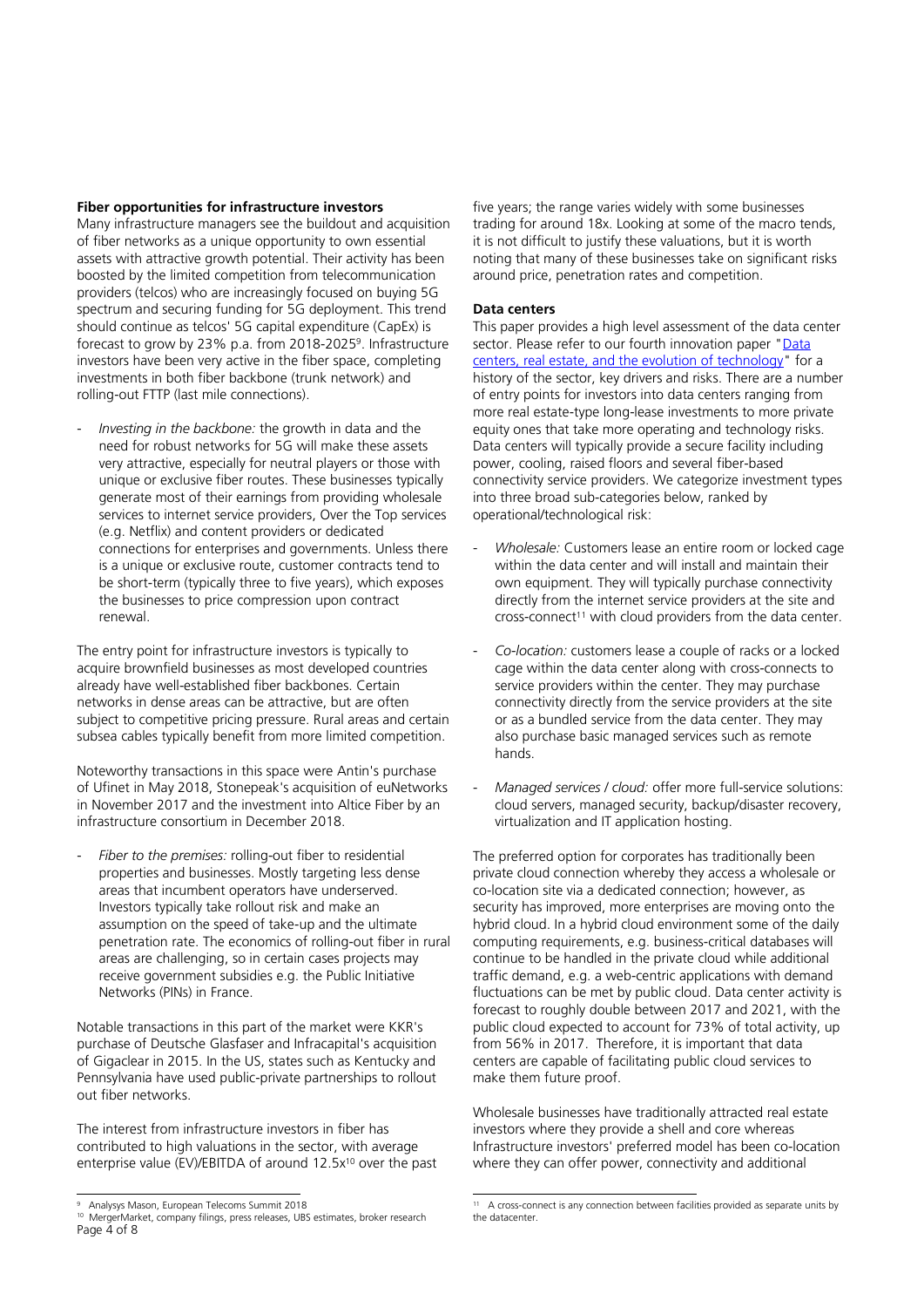services, and create a platform to build the business. The services provided are colloquially referred to as "ping, power and pipe", i.e. rack or floor space (customers "ping" computers remotely), electrical ("power"), and access to alternative network ("Altnet") fiber-based connections and a high-quality internet connection ("pipe"). The clients range from SMEs, large corporates/government and, increasingly, large public cloud providers (hyperscalers) such as Amazon Web Service (AWS) and Microsoft Azure – although they may seek more limited services at more competitive rates. As well as building their own data centers, hyperscalers frequently rent space in co-location data centers. In addition to capacity, it allows them to "on-ramp" customers who require additional capacity and services. Please refer to our paper on [data centers](https://www.ubs.com/global/en/asset-management/insights/asset-class-research/real-assets/2018/innovation-paper-4.html) for further details on this topic.

Data centers providing managed services and cloud can tap into the positive macro trends of growth in public cloud and higher-margin managed services. There is a slight dichotomy with regards to managed services-focused data centers. On one hand, datacenter services can be very sticky with low churn rates as it is difficult for an organization to switch providers once all of their data is integrated into the software/platform (as iPhone users considering the switch to android might relate to). However, on the other hand, with more focus on asset-light services and fewer barriers to entry, the traditional infrastructure features are less present.

Asset selection is critical, especially as a credible exit strategy for an operator of a small-to-medium size portfolio of data centers could be a sale to a strategic. The key asset-level considerations are the energy supply to the site, the energy efficiency of the datacenter and the availability of competing Altnet fiber-based services. Data centers are increasingly energy intensive assets, so high efficiency is critical both from an operating cost and an environmental perspective. The industry uses the power usage effectiveness (PUE)<sup>12</sup> metric to benchmark centers. A high PUE would make the center less competitive in a rising power price environment. Efficient assets that also use renewable sources of electricity and have low water usage (increasingly important in certain regions) will be most attractive for ESG-focused investors.

Proximity to major urban hubs can also be important as low latency/delay is important for a number of customers. Increasingly, there has been a trend towards "edge cloud", which simply means getting data center processing power closer to the end user to reduce delays. This model follows a "hub and spoke-type" approach, i.e. where small edge data centers are located in data dense areas and supported by larger data centers in less dense (and cheaper) areas. Reliable, low latency connectivity between these locations is critical for applications that are highly interactive, e.g. online gaming, enterprise applications such as customer relationship management tools, or disaster-recovery solutions for financial institutions that require real-time back-up. The hyperscalers

are increasingly looking to complement their large out of town locations by occupying space in data centers that can provide them with low latency capabilities.

#### **Data center opportunities for infrastructure investors**

Infrastructure investors have typically invested in co-location data centers with a buy and build approach. Although infrastructure investors are attracted to co-location assets that have long-term contracts, the typical contract length for colocation is around three to five years so most co-location centers will take an element of re-leasing risk. Data centers have barriers to entry but these are more nuanced than for traditional infrastructure. Firstly, while contracts may not be long-term, churn rates tend to be low as moving data centers can be a cumbersome process. Additionally, access to the required levels of power, connectivity and the location of the data center creates some barriers to entry, especially for edge data centers where it is difficult to construct new assets, but this is not the case for all portfolios. Some co-location owners are seeking to boost income by offering higher-margin managed services, which arguably moves the asset further away from the infrastructure definition.

Telcos have been actively disposing of data centers as they seek to raise money to fund their 5G plans and optimize balance sheet use. However, competition in this market is intense as listed data center businesses such as Equinix and Digital Realty Trust (combined size: c.USD 60 billion) are very active in the space. Nevertheless, infrastructure players have been making headway, notably Brookfield and Infravia's purchase of AT&T and Altice's data centers, respectively, and MIRA recently completed the acquisition of a standalone data center business, Aligned Energy in the U.S. However, the competition from strategic buyers, real estate investors and infrastructure players has led to high valuations of c.16x<sup>13</sup> over the past eight years. The ability to achieve an exit through multiples sources is a positive, but infrastructure investors should be aware of the asset-level considerations, discussed earlier, to ensure that their portfolio will continue to be attractive into the future.

#### **Smart infrastructure**

Two questions immediately come to mind: what exactly is "smart" infrastructure? And what are the investment opportunities for infrastructure investors? In its most simple form, smart infrastructure is the combination of technology and data to improve productivity and efficiency. It has been driven by improved connectivity and the ability to process and analyze large data sets (big data). The technology component is typically transmitters, sensors and software that creates and transmits data to the internet, commonly referred to as the internet of things (IoT).

Examples of smart infrastructure include smart meters used in the water and electricity sectors; sensor-enabled street lighting; cameras used to detect traffic levels and for security; sensors that measure air pollution; waste bins that communicate when they are full; and electric vehicle charging

 $\frac{1}{12}$  PUE is determined by dividing the amount of power entering a data center by the power used to run the computer infrastructure within it. PUE is therefore expressed as a ratio, with overall efficiency improving as the quotient decreases toward one

Page 5 of 8 13 MergerMarket, company filings, press releases, UBS estimates, broker research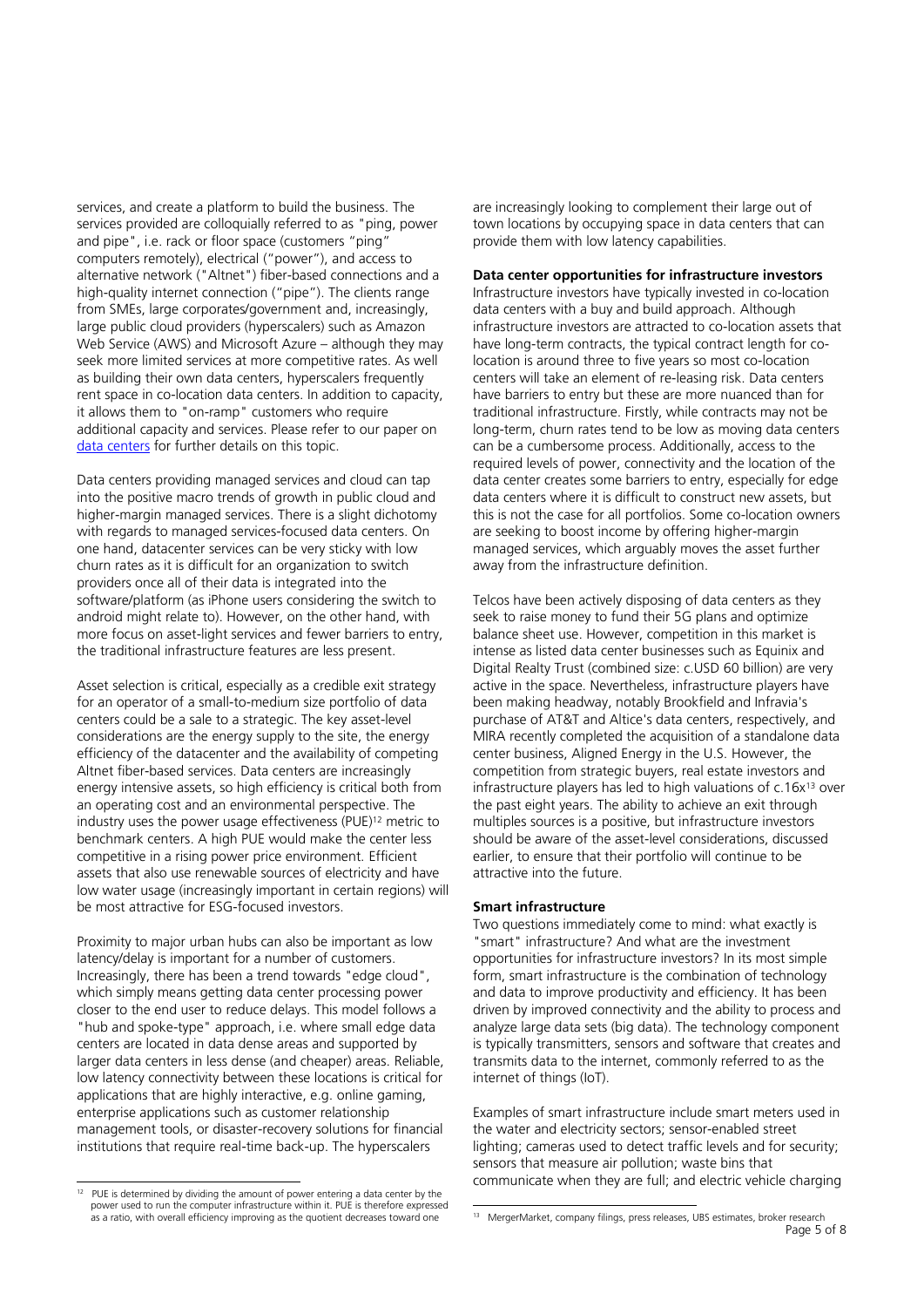points that can provide voltage and frequency balancing services to the grid using vehicle-to-grid dispatch. These initiatives cover transportation, energy, security and environmental services, all essential elements of a sustainable society. This is perhaps why they are often described under the catch-all of "smart cities". However, it would be misleading to say that there is a pipeline of coordinated smart city projects that the private sector can get access to. To date, aside from some pilot projects, there has been a limited appetite from governments to invest in coordinated smart city schemes. The most likely scenario is that smart cities are built in stages with the initial focus likely to be on transportation and energy components.

For transportation, the expectation is for a significant ramp-up in the adoption of electric vehicles (EVs) – UBS Investment Bank forecast that 15% of new global vehicles sales will be electric by 2025. The early take-up has been boosted by changing consumer perception, falling vehicles/battery prices, government subsidies and policies announcing bans on internal combustion engine vehicles over the next 10-15 years in many developed counties. However, in order for this adoption rate to materialize, significant investment will be required into the charging networks as the current network is inadequate and is seen as a major obstacle to the purchase of an EV. UBS forecast that USD 360bn of investment is needed to 2025. The M&A market for charge point operators has been very active over the past 18 months with acquisitions of operators by oil and gas majors (Shell and BP), utilities (Engie and Enel) and other players including infrastructure managers such as Meridiam, supporting the growing EV narrative.

Simultaneously, trials are ongoing for autonomous vehicles (AVs), which if widely adopted, could challenge the fundamental need to own a car. Instead of owing a vehicle you can instead use so called "mobility as a service", where autonomous vehicles are shared between multiple users so that the overall cost is reduced significantly. For example, UBS Investment Bank estimates that a ride-hailing service (like Uber) costs is around USD 2.50/mile but this reduces to USD 0.70/mile once the driver is removed, making the economics of sharing rather than owning, very attractive. As with EVs, significant investment will be required to make cities AV ready. A recent report by Tech Republic found that 50% of U.S. cities are preparing their cities for automated electric vehicles.

The energy industry has traditionally provided flexibility to the grid using supply-side levers, e.g. ensuring that supply always meets demand by directing power stations to adjust their output. With intermittent renewables now accounting for an increasing share of generation, such supply adjustments are becoming more challenging and expensive, so demand-side responses are required. With the rising popularity of distributed renewables and energy storage (including electric vehicles), infrastructure such as smart meters and smart grids are required to allow households and distributed energy suppliers to monitor their own electricity output and consumption, share data with other parts of the grid, and sell

#### **Smart infrastructure opportunities for investors**

There are a range of opportunities for infrastructure investors within the broad definition of smart infrastructure. There have been a number of transactions in the UK and German smart metering markets, with investors attracted by the partregulated revenue profile. There are opportunities to finance "infratech" companies in the demand-side and frequency response part of the market. Some of these ventures have physical assets such as utility-scale batteries whereas others are aggregating and optimizing assets using big data techniques. This part of the market is possibly more suited to those investors with more of a private equity risk tolerance. There is significant interest in using smart infrastructure for traffic management and more than a dozen projects have been financed in the managed lanes sector in the US over the past five years<sup>14</sup>.

We've also seen public-private partnerships for smart city projects gaining popularity in cities like Toronto and Atlanta, which are looking to upgrade their energy, utilities, telecom and transportation network. Whitehelm Capital recently launched a EUR 250 million smart city fund. However, we caution against over-optimism in the growth of integrated smart city projects with plenty of pilot projects not resulting in subsequent opportunities for the private sector. Amey recently reported an impairment of its early investment in the UK's smart city initiatives, a timely case study. However, we would expect the components of smart city projects, e.g. street lighting, demand-side response and EV charging to create tangible opportunities for private investors.

Perhaps the real opportunity for infrastructure investors is not in the pipeline of transactions, but in using the principles for asset management, i.e. to improve the performance of existing assets or targets. For example, in the airport sector owners can use technology and data to optimize terminal and retail spaces saving CapEx. In the electricity and water sector companies are using sensors, acoustics and infrared heat systems to detect leaks and structural weaknesses in pipes and cables. Sensors can also be embedded in road assets to monitor its structural integrity and identify localized damage, such as damage caused by rock falls. These types of initiatives could unlock significant value for infrastructure investors.

#### **Conclusion**

Infrastructure investors have been increasingly active in the data infrastructure sector; so, is this an infrastructure or a private equity play? While the goal posts continue to widen regarding what actually is considered infrastructure, investments, in our view, should produce stable and predictable cashflows either through an embedded market position or a robust contractual framework. Within the three areas covered in this paper, there are opportunities that fit comfortably within this definition, such as: an established FTTP network/concession or a network with a unique route, a data

 14 Moody's, FAQs: Credit Risks of Managed Lanes, September 2016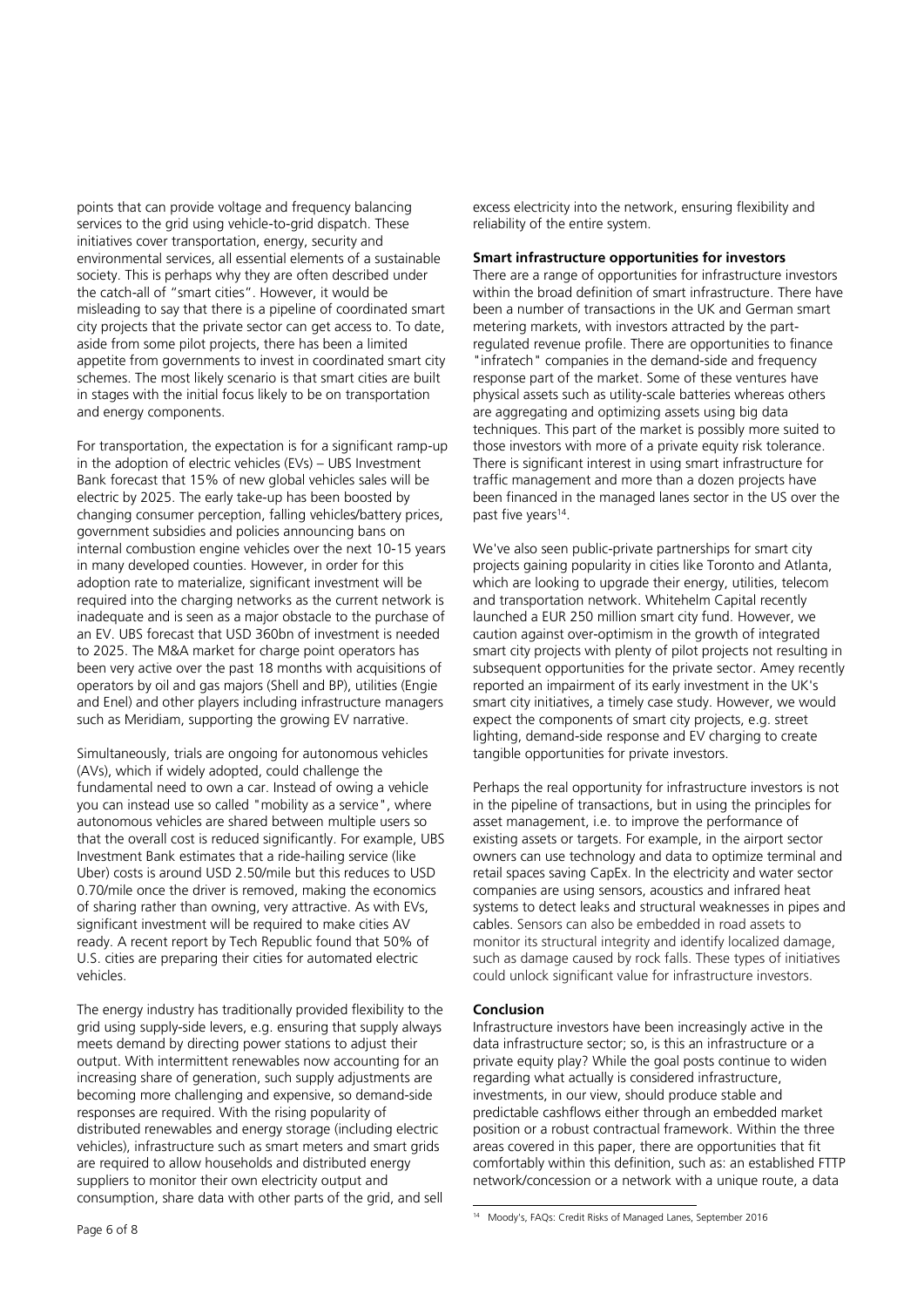center with revenues secured by long-term contracts, or a smart city under a PPP (P3) regime.

However, the majority of investment opportunities in this subsector will not fall neatly within the above examples as they require investors to take a significant degree of revenue and operational risk. While the long-term fundamentals are very supportive, the objective of achieving predictable cashflows in the future requires many of today's assumptions to materialize. This arguably sits closer to private equity-style risks than infrastructure ones. Nonetheless, these assets are critical to the functioning of a modern society – a textbook definition for what constitutes an infrastructure asset. So, the answer is nuanced. The question is also somewhat trivial as the lines between infrastructure and private equity have become increasingly blurred and many investors now think of

infrastructure, real estate and private equity more holistically as real assets. It is perhaps more useful to think about the return profile of your investment. If income makes up the majority of your return you are likely to be more on the core/core-plus spectrum whereas if you're more reliant on capital growth because you're building a business and reliant on future performance, you will align more to a value-add or opportunistic strategy, and the return profile should be commensurate with this risk profile.

We caveat that these assets are heterogeneous and each transaction needs to be considered on its own merits and within the context of regional dynamics. Below we set out our high level views on which type of investments should broadly be valued at a premium/discount.

# Taking a position

## **Investments to start discounting**

Fiber:

- THTP businesses reliant on aggressive rollout, high penetration rates with a low existing asset base
- **>** FTTP networks in markets where there is the likelihood of a competitive fiber overbuild (often by the incumbent Telco)
- **EXEC** Wholesale operators without any unique routes or buildings, where short-term contracts create a larger risk of price compression. Smaller players are particularly exposed as they may have smaller bundles of services and will be less likely to maintain prices on renegotiation

#### Data centers:

- ◆ Older data centers with high latency or high PUE ratios that may require significant capital to remain competitive
- $\sum$  Individual sites or small campuses that are not interconnected with alternative connectivity providers
- > Datacenters who rely on revenue growth from managed IT services. While this is a growing element of the market, cashflows are not predictable, more open to competition and dependant on the experience of management to operate in a dynamic and changing environment
- > Data centers with a high degree of customer concentration

Smart infrastructure

- $\blacktriangleright$  Businesses where rollout is subject to public planning delay/bureaucracy
- $\blacktriangleright$  Innovations that fail to offer tangible economic or social benefits

#### **Investments to start valuing with a premium**

Fiber:

- **S** FTTP businesses with a proven track record and growing business in regions where there is a supportive regulatory framework
- THE STRIP businesses where existing connection is very poor or where copper subscription is expensive and can be matched by fiber
- **EX** Wholesale or large-enterprise providers with barriers to entry such as unique routes or long-term contracts with creditworthy counterparties

#### Data centres:

- > Modern data centers with low PUE ratios and scalable access to diverse energy supplies
- > Edge data centers near data dense areas as ideal for onramping by hyperscalers and more barriers to entry
- $\mathbf{r}$ Datacenters in unique second or third tier locations where competition is less likely
- S Efficient sites that maximize use of clean energy and have low water usage will be more attractive for ESGfocused investors, making their investment more futureproof
- $\blacktriangleright$  Data centers with long-term contracts with creditworthy counterparties

## Smart infrastructure

- Smart cities procured under public-private partnerships
- Assets focused on reducing carbon emissions, e.g. the use of sensor technology in street lighting
- Demand-side response solutions such using electric vehicles charging to balance the grid
- > Managed lanes and traffic congestion infrastructure such as using sensors and cameras to increase mobility